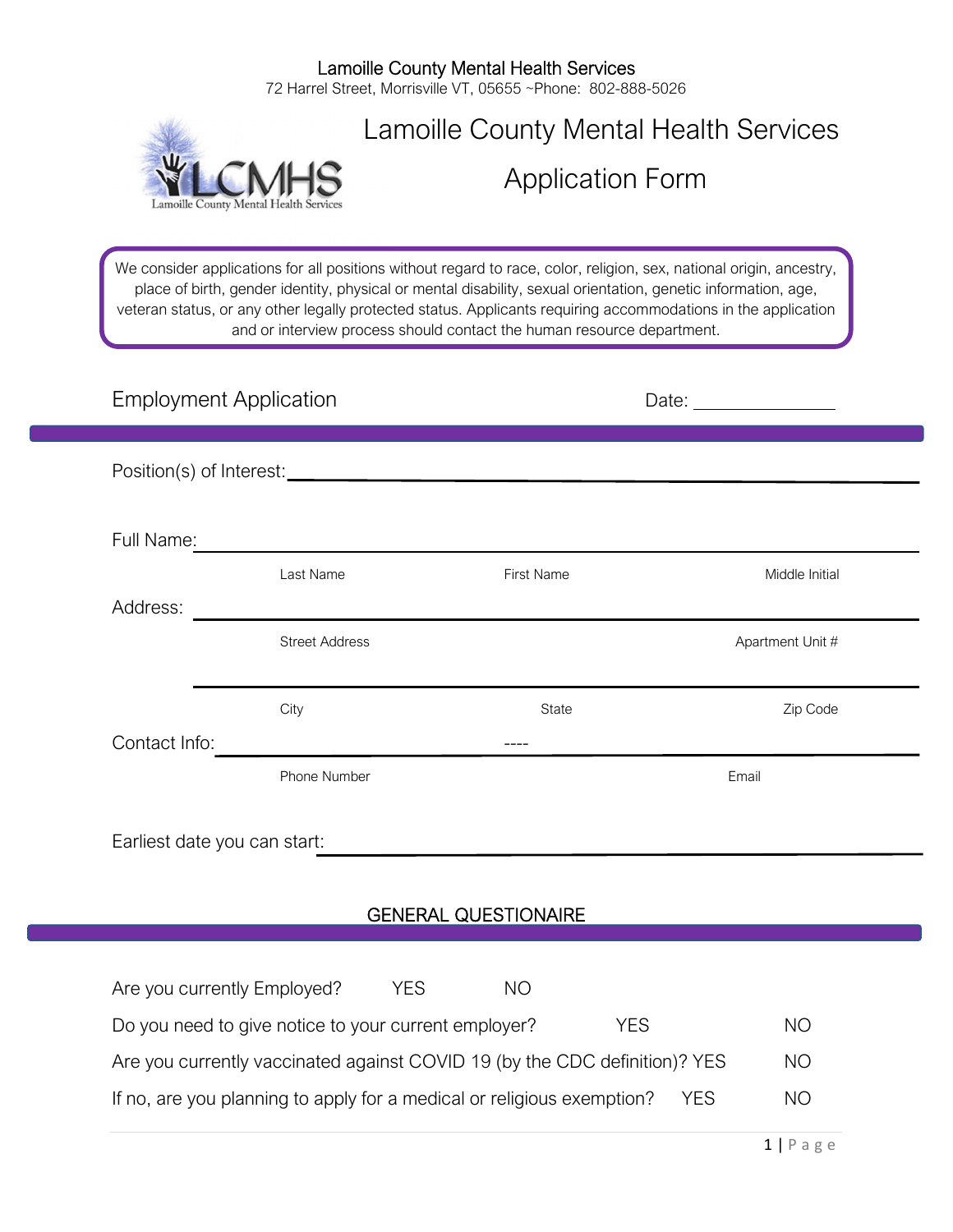72 Harrel Street, Morrisville VT, 05655 ~Phone: 802-888-5026

Are you willing to travel if required? YES NO Do you have a valid driver's license? YES NO Have you ever been employed with us before? YES NO

If yes, what year(s) were you employed, and what was your position?

| Are available to work: $\Box$ Full Time                                | Part Time | $\Box$ Temporary | $\Box$ Sub Position |
|------------------------------------------------------------------------|-----------|------------------|---------------------|
| Are you able to meet the attendance requirements for the position? YES |           |                  | ΝO                  |
| Are you a citizen of the United States? YES                            |           | NO.              |                     |
| If no, are you authorized to work in the U.S? YES                      |           | NO.              |                     |

# EDUCATION

| Address:<br><u> 1989 - Johann Barbara, martxa a</u><br><b>Street Address</b><br>---<br>City<br>Zip Code<br>From: YEAR<br>State<br>to<br>Did you graduate? YES<br>Diploma: ________________________<br><b>NO</b><br>College: <u>experience</u> and the college of the college of the college of the college of the college of the college of the college of the college of the college of the college of the college of the college of the college of t<br>Address:<br><u> 1989 - Johann Stein, marwolaethau a bhann an t-Albann an t-Albann an t-Albann an t-Albann an t-Albann an t-Al</u><br><b>Street Address</b><br>City<br>Zip Code<br>From: YEAR<br>State<br>to<br>Did you graduate? YES<br><b>NO</b> |  |  |  |             |
|-------------------------------------------------------------------------------------------------------------------------------------------------------------------------------------------------------------------------------------------------------------------------------------------------------------------------------------------------------------------------------------------------------------------------------------------------------------------------------------------------------------------------------------------------------------------------------------------------------------------------------------------------------------------------------------------------------------|--|--|--|-------------|
|                                                                                                                                                                                                                                                                                                                                                                                                                                                                                                                                                                                                                                                                                                             |  |  |  |             |
|                                                                                                                                                                                                                                                                                                                                                                                                                                                                                                                                                                                                                                                                                                             |  |  |  |             |
|                                                                                                                                                                                                                                                                                                                                                                                                                                                                                                                                                                                                                                                                                                             |  |  |  |             |
|                                                                                                                                                                                                                                                                                                                                                                                                                                                                                                                                                                                                                                                                                                             |  |  |  | <b>YEAR</b> |
|                                                                                                                                                                                                                                                                                                                                                                                                                                                                                                                                                                                                                                                                                                             |  |  |  |             |
|                                                                                                                                                                                                                                                                                                                                                                                                                                                                                                                                                                                                                                                                                                             |  |  |  |             |
|                                                                                                                                                                                                                                                                                                                                                                                                                                                                                                                                                                                                                                                                                                             |  |  |  |             |
|                                                                                                                                                                                                                                                                                                                                                                                                                                                                                                                                                                                                                                                                                                             |  |  |  |             |
|                                                                                                                                                                                                                                                                                                                                                                                                                                                                                                                                                                                                                                                                                                             |  |  |  |             |
|                                                                                                                                                                                                                                                                                                                                                                                                                                                                                                                                                                                                                                                                                                             |  |  |  |             |
|                                                                                                                                                                                                                                                                                                                                                                                                                                                                                                                                                                                                                                                                                                             |  |  |  |             |
|                                                                                                                                                                                                                                                                                                                                                                                                                                                                                                                                                                                                                                                                                                             |  |  |  |             |
|                                                                                                                                                                                                                                                                                                                                                                                                                                                                                                                                                                                                                                                                                                             |  |  |  |             |
|                                                                                                                                                                                                                                                                                                                                                                                                                                                                                                                                                                                                                                                                                                             |  |  |  | <b>YEAR</b> |
|                                                                                                                                                                                                                                                                                                                                                                                                                                                                                                                                                                                                                                                                                                             |  |  |  |             |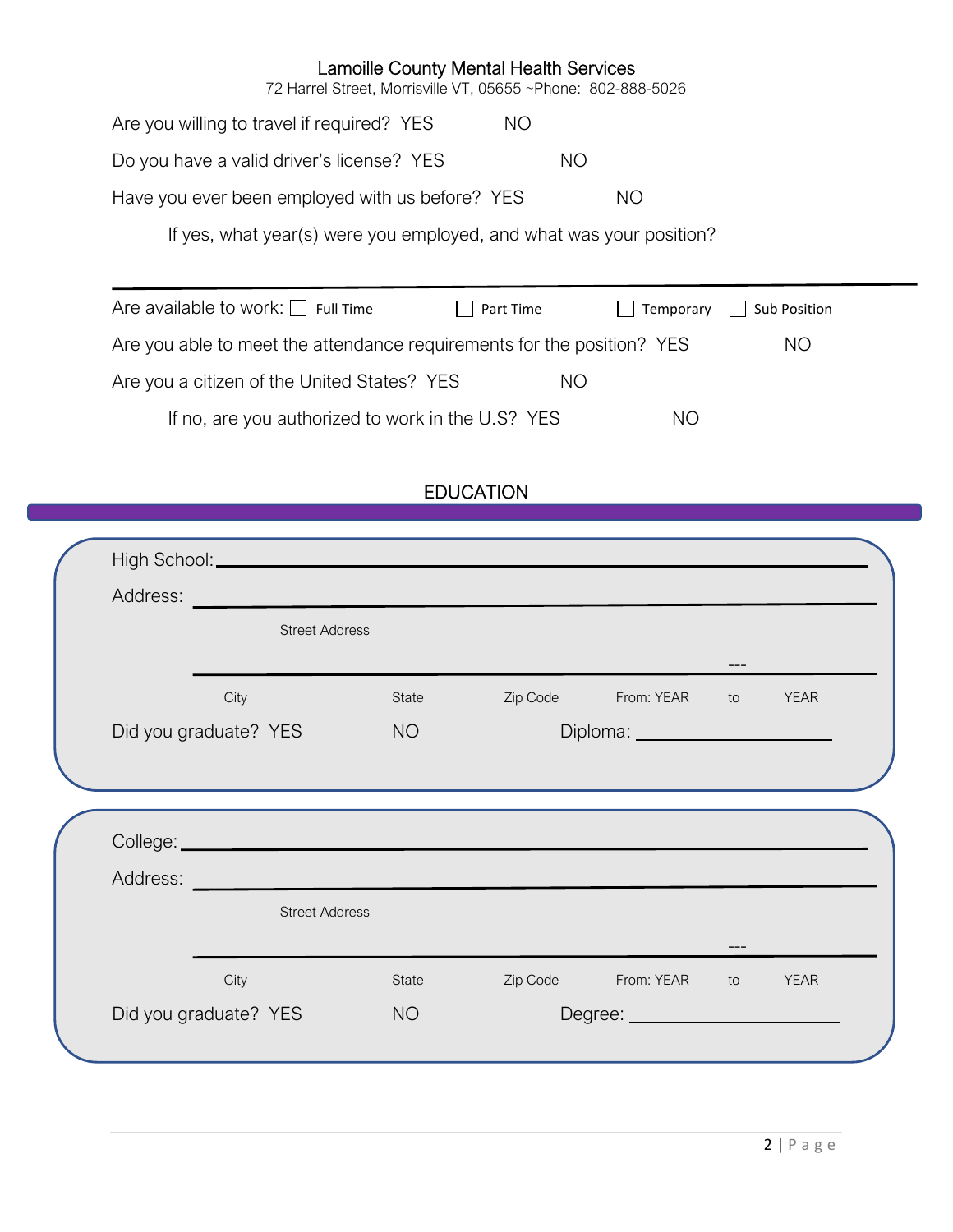72 Harrel Street, Morrisville VT, 05655 ~Phone: 802-888-5026

# **REFERENCES**

*Please list a minimum of three professional references below.* 

| Name:         | Position: | Years Known:            |
|---------------|-----------|-------------------------|
| Company Name: |           | Contact Info:           |
|               |           | (Email or Phone Number) |
| Name:         | Position: | Years Known:            |
| Company Name: |           | Contact Info:           |
|               |           | (Email or Phone Number) |
| Name:         | Position: | Years Known:            |
| Company Name: |           | Contact Info:           |
|               |           | (Email or Phone Number) |
| Name:         | Position: | Years Known:            |
| Company Name: |           | Contact Info:           |
|               |           | (Email or Phone Number) |

# PREVIOUS EMPLOYEMENT

| City  | State |            | Zip             |
|-------|-------|------------|-----------------|
| From: |       | To:        |                 |
|       |       | to         | Month/Year      |
|       |       |            |                 |
|       |       | Month/Year | Years Employed: |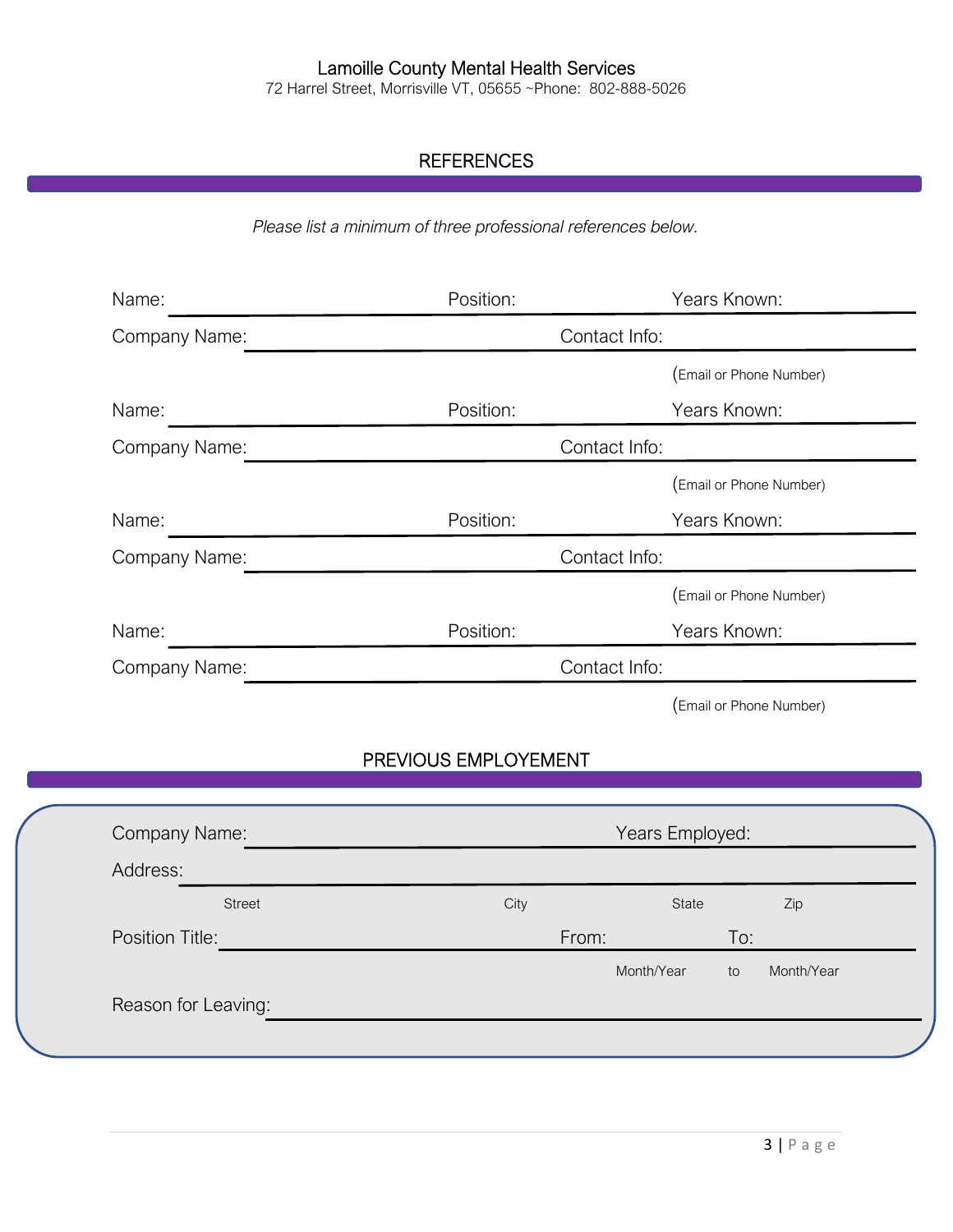72 Harrel Street, Morrisville VT, 05655 ~Phone: 802-888-5026

| Address:                                                 |                                                                                                                        |       |                 |     |            |  |
|----------------------------------------------------------|------------------------------------------------------------------------------------------------------------------------|-------|-----------------|-----|------------|--|
| <b>Street</b>                                            | City                                                                                                                   |       | State           |     | Zip        |  |
| Position Title:                                          |                                                                                                                        | From: |                 | To: |            |  |
|                                                          |                                                                                                                        |       | Month/Year      | to  | Month/Year |  |
| Reason for Leaving:                                      | <u> 1989 - Johann Barn, amerikan besteman besteman besteman besteman besteman besteman besteman besteman bestema</u>   |       |                 |     |            |  |
| Company Name:                                            | <u> Santa Carlo Carlo Carlo Carlo Carlo Carlo Carlo Carlo Carlo Carlo Carlo Carlo Carlo Carlo Carlo Carlo Carlo Ca</u> |       | Years Employed: |     |            |  |
| Address:                                                 |                                                                                                                        |       |                 |     |            |  |
| <b>Street</b>                                            | City                                                                                                                   |       | State           |     | Zip        |  |
| Position Title: <u>www.community.com</u>                 |                                                                                                                        | From: |                 | To: |            |  |
|                                                          |                                                                                                                        |       | Month/Year      | to  | Month/Year |  |
| Reason for Leaving:                                      |                                                                                                                        |       |                 |     |            |  |
| Company Name:                                            | <u> 1989 - Johann Barbara, martxa al</u>                                                                               |       | Years Employed: |     |            |  |
| Address:<br><u> 1980 - Jan Samuel Barbara, martin di</u> |                                                                                                                        |       |                 |     |            |  |
| <b>Street</b>                                            | City                                                                                                                   |       | State           |     | Zip        |  |
| Position Title:                                          |                                                                                                                        | From: |                 | To: |            |  |
|                                                          |                                                                                                                        |       | Month/Year      | to  | Month/Year |  |
| Reason for Leaving:                                      |                                                                                                                        |       |                 |     |            |  |
|                                                          | PREVIOUS TRAININGS/CERTIFICATIONS                                                                                      |       |                 |     |            |  |

 $\overline{\phantom{a}}$  $\overline{\phantom{a}}$